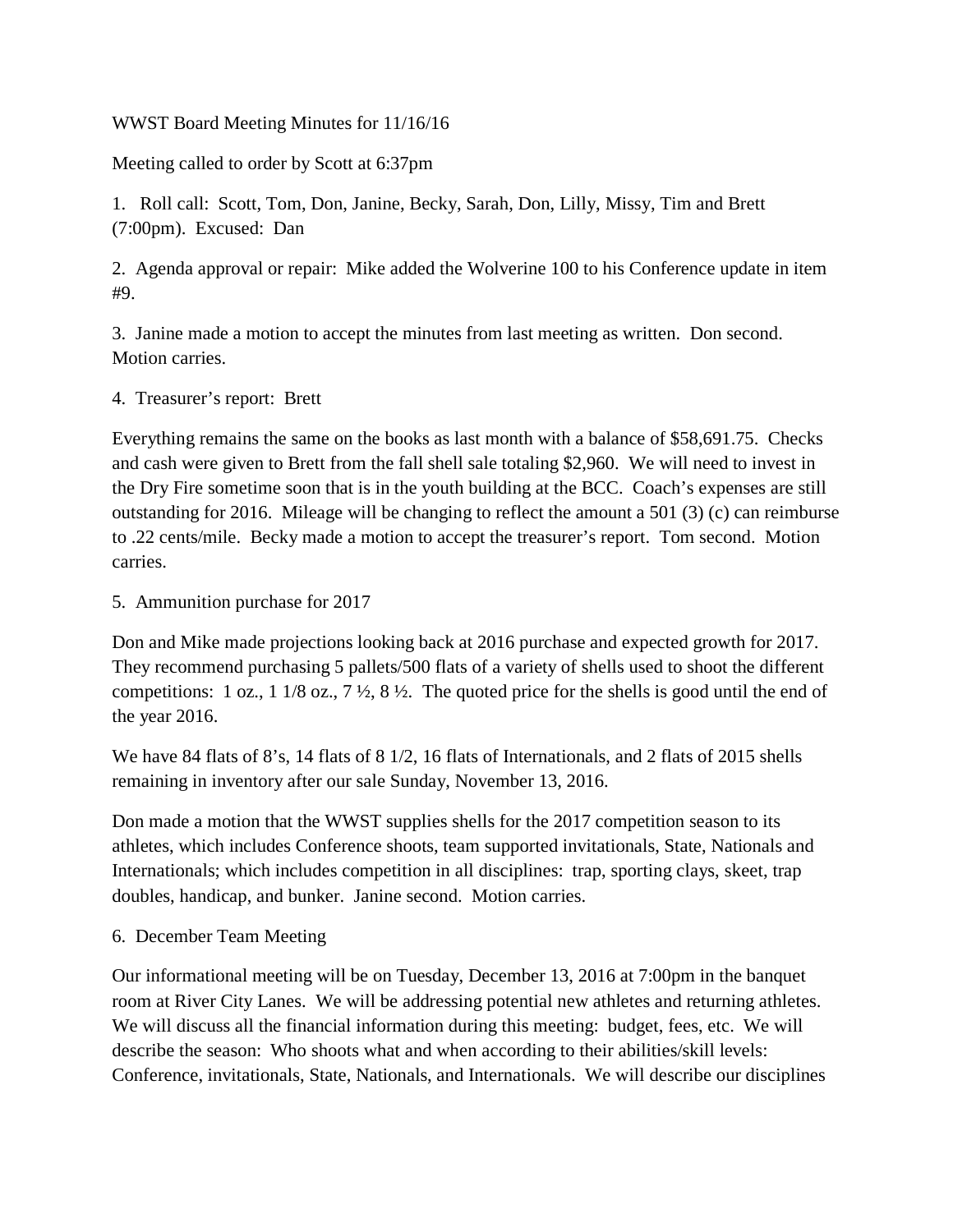we shoot. We will define the expectations related to behavior associated with being a WWST athlete.

Mike to draft a poster for the event. Student athletes to distribute around town. Will put on website and Facebook. Mike to contact HiLiter with poster and place an add. Mike to draft a press release and forward to the Waterford Post for additional publicity.

A motion was made by Scott to keep the fees at \$165 per athlete for the 2017 season, with the breakdown as follows: \$150 to WWST and \$15 for the ATA renewal fee. Don second. Motion carries.

## 7. Head Coach Update—Don

Don Grundy addressed the Board and announced that he will be resigning as the head coach of the WWST effective immediately. He has done this because of personal reasons. Scott accepted Don's resignation on behalf of the Board.

Don would like to continue to act as an assistant coach, especially in the area of Skeet.

The Board will be holding an open process to elect a new head coach for the 2017 season. If there is any interest, please contact Scott.

8. Coaching positions—Scott

In lieu of Don's resignation, we will be holding a Board meeting on December 6, 2016 at 6:30pm at River City Lanes to interview potential head coaches.

Todd Bluhm has approached Tom to request to be considered as an assistant coach for the WWST in 2017. We will follow our bylaws regarding assistant coaches: the head coach picks his/her assistant coaches and brings their names to the Board for consideration.

9. Conference/Wolverine 100 Update—Mike

The cost per shooter for conference events will be going down in 2017 from \$5/athlete to \$2/athlete.

The Conference schedule is being worked on and is dynamic right now. We are waiting to hear the date of the BCC Invitational.

There will be a new Conference shoot, an "Iron Man" shoot on 4/1/17: 50 skeet, 50 trap and 50 sporties.

The second annual Wolverine 100 dates are set: August 26, and 27, 2017 at the BCC

10. Youth Board—Janine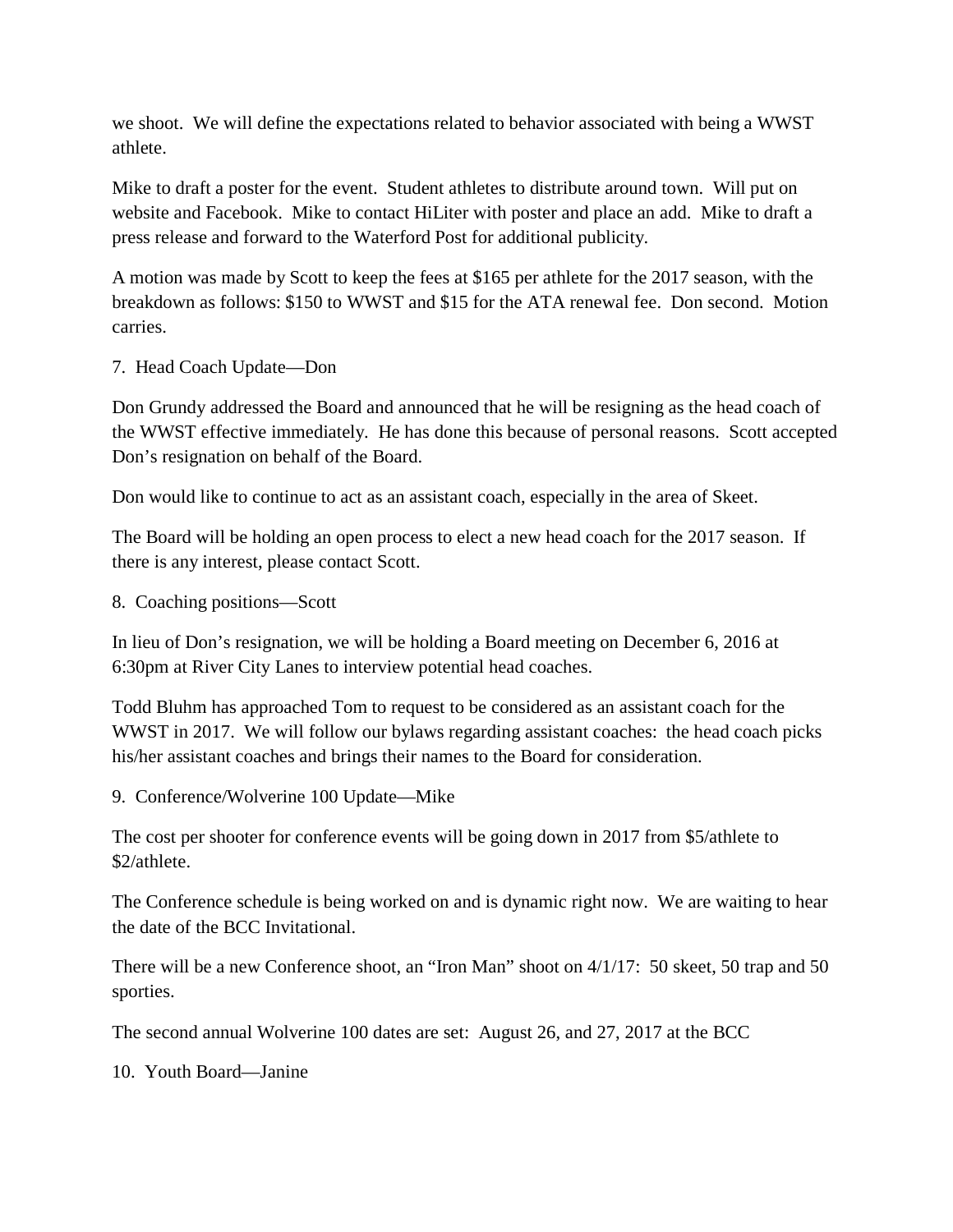The following WWST athletes were recommended to be considered for the Youth Board: Sarah S., Ross B., Lucas H., Katie B., Jess C., Jessie S., Kayla K., Wyatt S., Shyla V., Ian R., Sam H., Sam C, Faith M.

Brett made a motion to accept these Youth Board athletes for our 2017 shooting season. Tom second. Motion carries.

11. Team Communications—Becky

A strategic plan in improve our team's communication was laid out.

Our website will be home to more "permanent" information, our team calendar and our shooting surveys. We will be adding pages to house our Board meeting minutes, Bylaws, and a Treasurer's page. Brett to get the electronic edited copy of the Bylaws and the Anti-harassment Policy to Sarah/Becky for publication. Sarah and Becky will continue to manage the website.

Our Facebook page will be used to celebrate achievements, posting announcements and reminders.

Email will continue to be our primary means to relay pertinent information in a timely manner. We will continue to rely on this extensively. The emails will be coming from our team's Gmail address. The team's contact emails will live under one distribution list.

Becky recommended switching to Team Snap for our text blast system, as it allows multiple "admins" to send out blasts. This would allow our various coaches to blast directly to our athletes. The cost for a year is \$129.99.

Brett made a motion to purchase a year subscription to Team Snap for the 2017 season at a cost of \$129.99, and roll out the information at our January sign-up night for people to sign-up. Janine second. Motion carries.

## 12. President's Report—Scott

Scott asks that the Board continue to talk and stay open during this transitional time. He reminded the Board that WWST is a great program, and continues to be a good experience for our shooters and families. Our focus should be on our athletes; and today's meeting showed that commitment by covering competition shells for all 2017 WWST sponsored events.

The WTA Home grounds are in need of financing. Let's consider a State-wide gun raffle to raise \$100,000. We could roll this out at the State coaches meeting in January. Brett suggested we run this raffle through the WI SCTP Foundation.

13. General discussion was held regarding the WWST's financial viability and our continued commitment to our athletes as we plan for 2017.